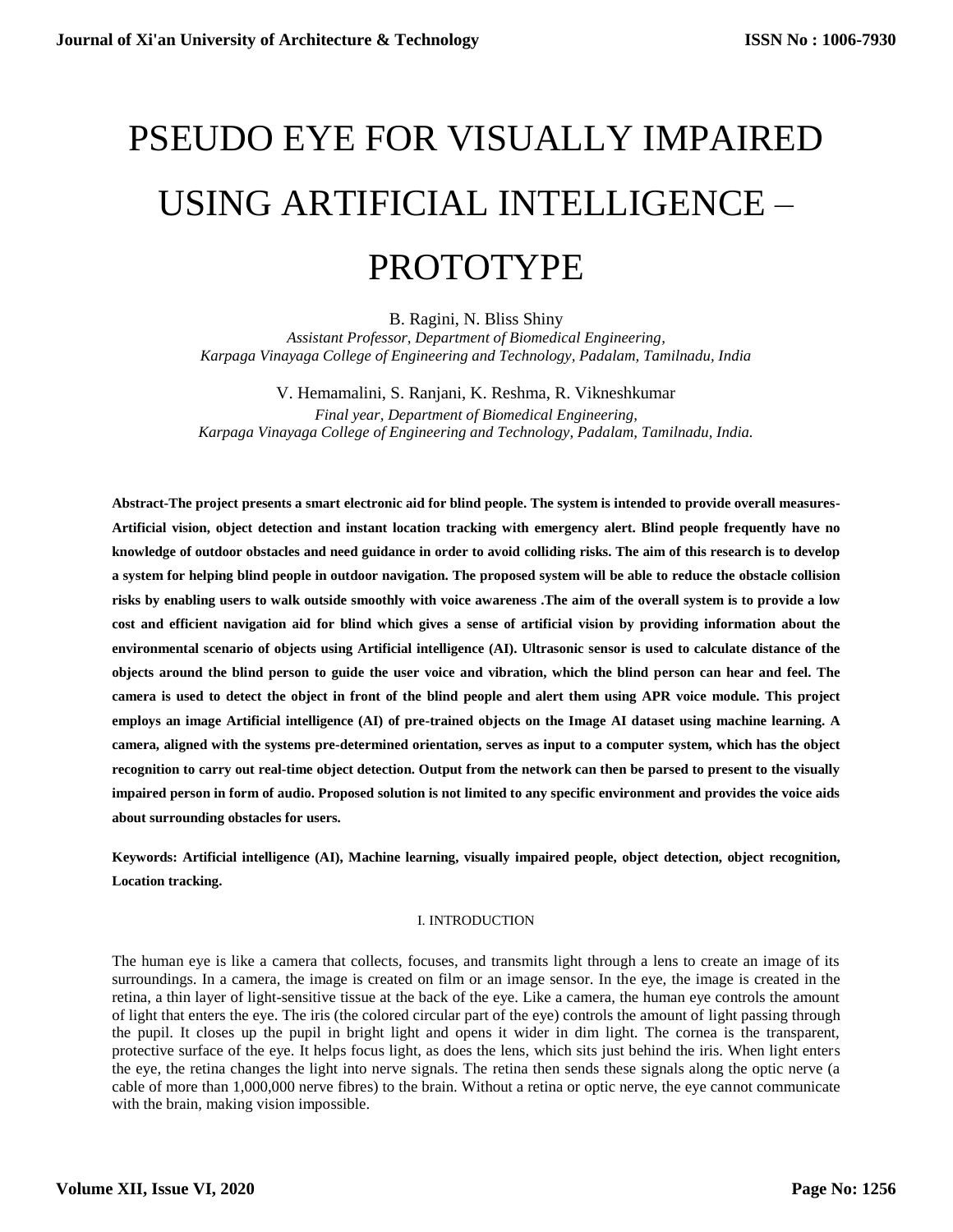Visual impairment is also known as vision impairment or vision loss, is a decreased ability to see to a degree that causes problems not fixable by usual means, such as glasses and lenses. Visual impairment is often coined as a best corrected visual acuity of worse than either 20/40 or 20/60. The term blindness is usually used for complete or nearby complete vision loss. The World Health Organization (WHO) estimates that around 80% of visual impairment is either preventable or curable with appropriate treatments. It also includes glaucoma, diabetic retinopathy, childhood blindness, trachoma, cataract, the infections river blindness. Many people with visual impairment benefits from vision rehabilitation through assistive devices [1]. In order to provide the visually impaired people hearable environment, this project focus on the field of assist device for blind people.

Pseudo eye is the automated navigation system for the blind people in the complex environment, whether indoor or outdoor, through a user friendly interface .With the advancement in AI technology usage of image recognition, voice recognition and path navigation system will enhance the blind people mobility. By combining the IOT and AI where IOT deals with the providing data with various sensors and the artificial intelligence make informative decisions about what has been seen. Here the device can detect multiple objects and returns feedback with voice output and vibration. The whole system is controlled by Arduino microcontroller. This prototype uses various sensors like ultrasonic sensor, camera module, GSM, GPS, emergency alert which helps the system module to gather the required data. Hence this project AI based system offer a simple electronic guidance vision system that helps the blind to be highly self independently assisting there mobility.

#### II. ARCHITECTURE AND WORKING THEORY

A system architecture is the conceptual model of the project which defines the structure behavior and functionality. It also expresses how the sensor will communication with each other for the desired output. The architecture of the system consists of components of the system and the systems developed, that will work together to utilize the overall system. The system is designed to give full, total navigation and path planning to the individual about is environment. It guides the individual along obstacle free path and also gives information about appropriate or obstacle free/ clear path, including distance between obstacles, with the use of sensors based system. It also as a Tele-assistance/Tele-guidance system which is a remote human guide, in which the visually impaired uses a camera and GPS to aid real time assistance. The proposed system consists of the hardware and the software module as shown in the figure 1. They are multiple object detection using artificial intelligence and the hardware interface in order to identify the distance and location of the user [2].

The whole system is controlled by Arduino microcontroller. This prototype uses various sensors like ultrasonic sensor, camera module, GSM, GPS, emergency alert which helps the system module to gather the required data. In addition to this voice/playback module is used were once the object detected will convert into voice. The microcontroller is used to communicate with all sensor. It then processes the collected data and convert the information which delivered to the end user, while the ultrasonic sensor get the data about the distance of the object at regular intervals.

The emergency button is provided to the user in case of emergency if user click the button then the alert message immediately go to the caretaker and the doctor and location of the user will be track. Camera module plays an important role to take pictures which is then processed using image processing to detect or visualize the object. the pin configuration of the system has been shown in figure 2. These multi object detection is made using AI was it involves two major tasks: image classification, object detection. All the information are processed and converted into voice using voice /playback module which delivers this model of AI based on the navigation tool for blind which benefits the visually impaired people to help in their day to day life. These pseudo eye provide the visually impaired people to visualize the information to end user in his/her ear using headphones.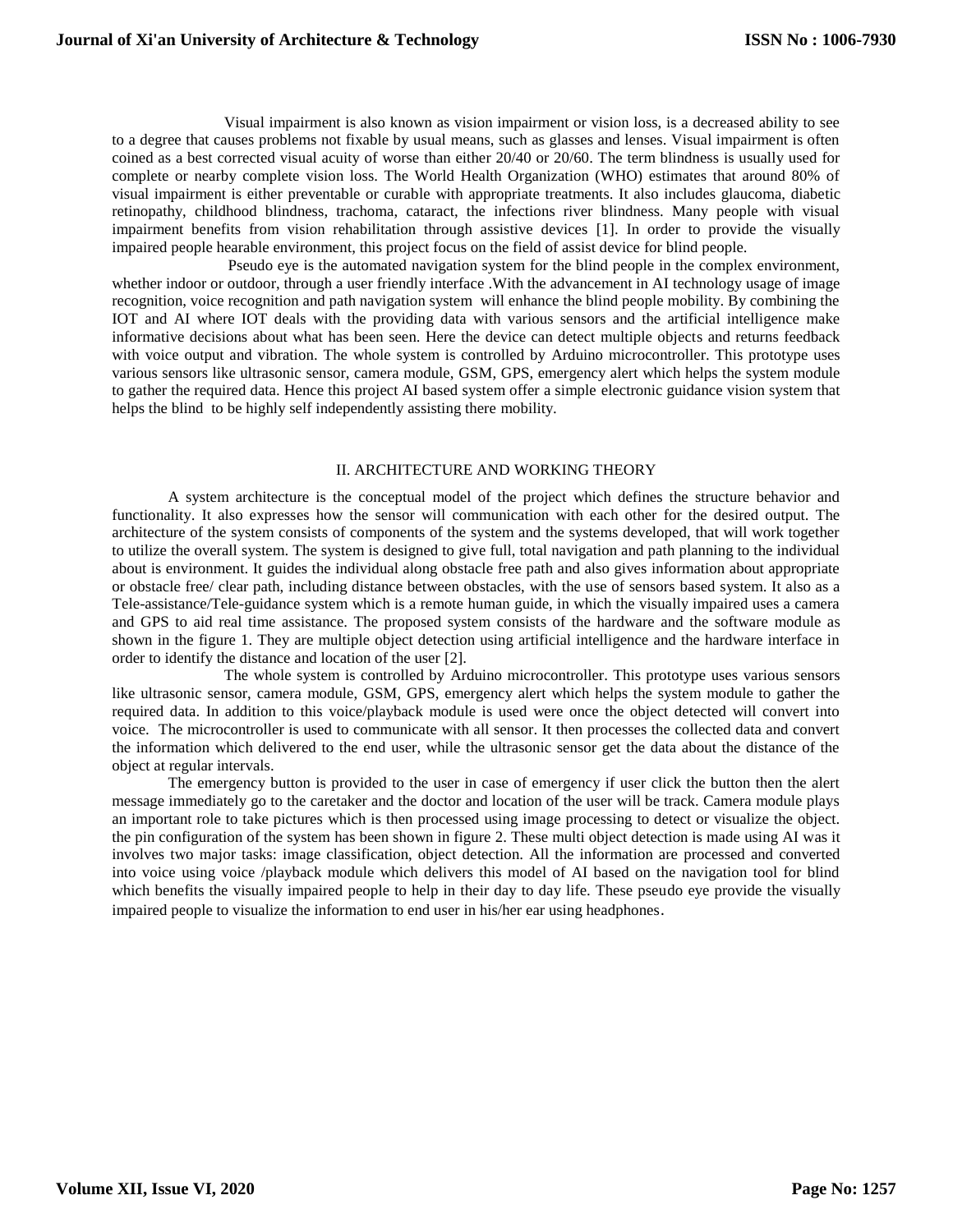

Figure1. Block Diagram



Figure 2. Pin Configuration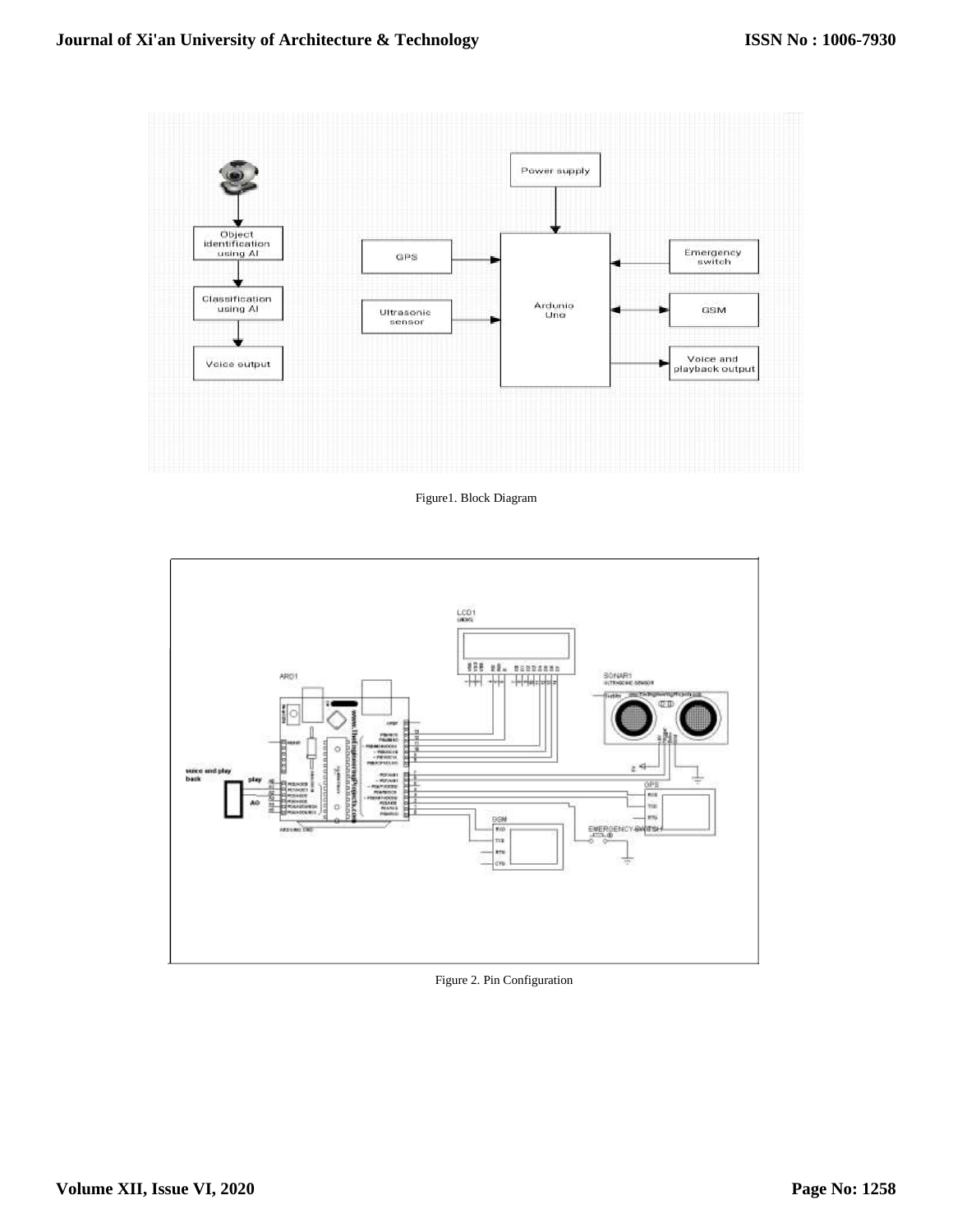#### III. HARDWARE AND SOFTWARE MODULE

**Power Supply**: The supply of power for our system is given by 12v and 5v. The MCU is given supply of 12V of current. A 5V is generated by using a voltage regulator. 5V is fed to the emergency button module. They are both needed and are fed with the power supply.

**Emergency Button**: They are interconnected to the microcontroller. The switch when inactive state means it's in neutral state. In case of emergency once if the button is pressed of our system perform as it goes to active state which sends to MCU which turn on the selection of modes.

**Ultrasonic Sensor**: The sensor module is designed by using Ultrasonic sensor. This sensor module transmits a sound wave into the surrounding continuously. When it detects an obstacle, sound waves are sent back to the sensor. Meanwhile the sensor collects reflected wave and give appropriate signal by the sensor.

This signal is interpreted by the microcontroller in its right form, which are the output to user. Thus, there are sections covered by the use of the sensor mode. The sensor system can be placed anywhere on the user to detect and provide obstacle free path [3].

**Arduino UNO:** The microcontroller unit which is the ATMEGA328P microcontroller. This is basically the main component of the system. Each instruction given applied towards the proposed system are decided by MCU. The MCU acquires signals given by the sensor and translates into the right form and are used by the output mode to guide or is environment.

**Navigation Mode**: The three main components used to send GPS location via SMS and call using GSM and Arduino. Here we are sending the live coordinates received by the GPS receiver module to mobile phone via SMS and call using GSM module.

- **GPS (Global Positioning System)**:GPS is a system used as the navigation tool. The working principle here is when the emergency alert switch is clicked by the user. Automatically GPS will be activated immediately the signal receive by the receiver to figure out where the user is exactly located. A GPS receiver module is a device that receives information from GPS satellites and obtain the geographical position of the device.
- **GSM (Global System Of Mobile Communication):** A GSM module is a device used to establish communication over a mobile network. GSM or GPRS Module requires a SIM card to operate or to register a connection with the network operator or service provider. The GPS receiver obtains the data as a whole NMEA format text. Only the latitude and longitude coordinates are taken from it, using the Arduino Tiny GPS library. Then the GSM module sends SMS to the number specified in the code followed by the call to the specified number.

#### **Display Module:**

- **LCD Display**: LCD (Liquid Crystal Display) screen is an electronic display module were it has been interfaced with the Arduino. The purpose of the display is once the obstacles is detected by the sensor it will automatically show the display output as OBSTACLE DETECTED [4].
- **Voice Module**: The voice module is further followed by the display. When the display shows the output the voice module will produce voice that the obstacles has been detected.

**Camera:** It plays an important role to take pictures which is then processed using image processing to detect or visualize the object.

#### **Multi Object Detection**: It involves two major tasks.

**Image Classification:** In FastAI model is an ImageDatabunch object. The Data bunch object consists of a variety of datasets including training, validation, and testing (optional) datasets. These datasets need to be normalized (using the normalized function) to make the entire data of the same size. In case of images, normalization means making the mean and standard deviation(std) same for all the images, that is, the pixel values of the three channels(red, green, blue) gets normalized it focuses on grouping of an image into predefined category. To achieve this, we need to have multiple images with the class that is of interest to us and train a computer to essentially convert pixel number to symbols. This is just saying the computer sees a photo of a person and says there is a person in it [5].

**Object Detection**: Using python as the programming language in Google Colaboratory. Google Drive is the default location for many operations in Colaboratory and can always choose it as a destination. When working with Drive, a list of files similar to those shown above. To open a particular file, you click it's link in the dialog box. The file opens in the current tab of your browser. If we want to use the downloadable source for any local source, we select the Upload tab of the dialog box. In the center is a single button, Choose File. Clicking this button opens the File Open dialog box for your browser. we locate the file you want to upload, just as you normally would for opening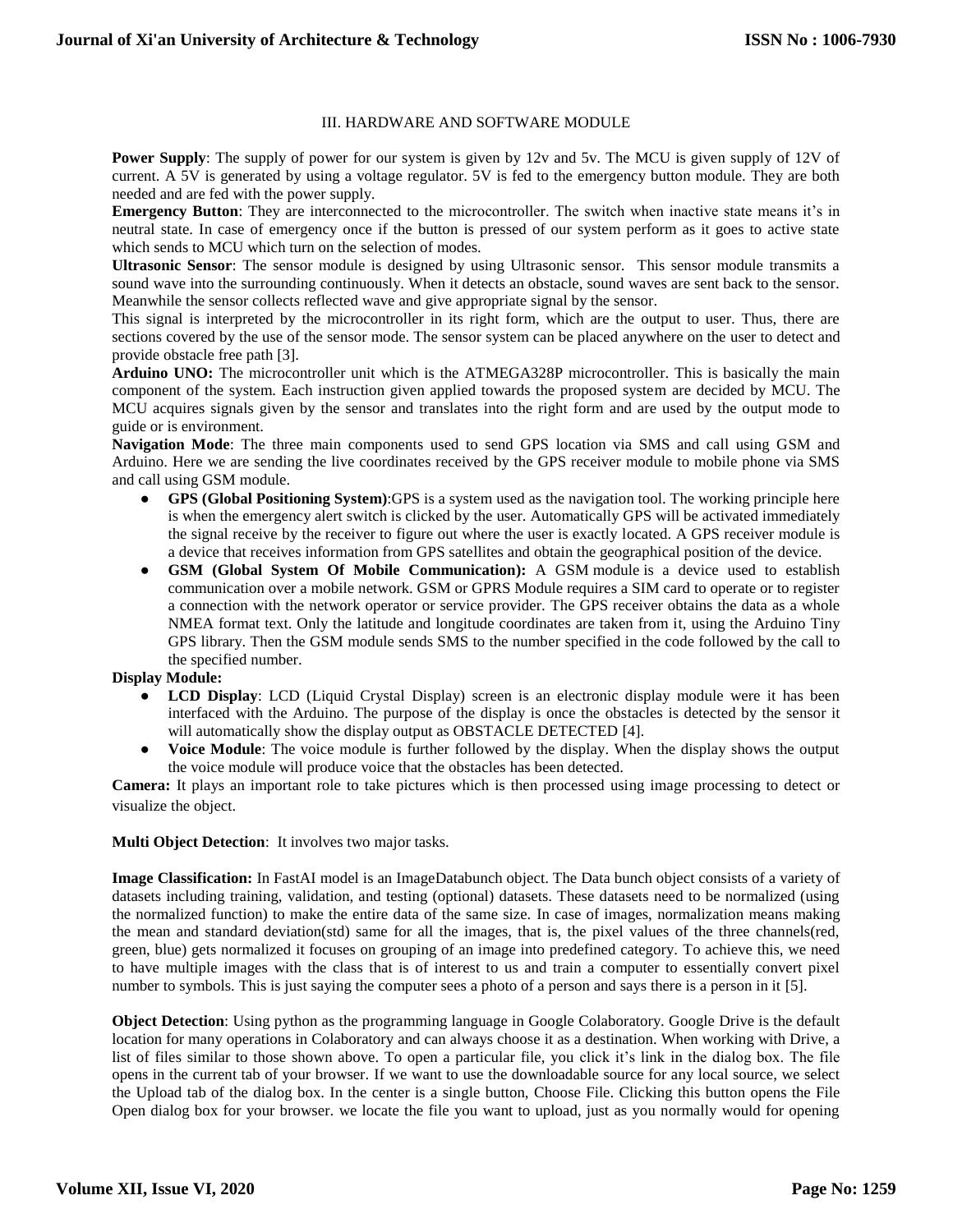any file. Further once the code get compiled as soon as the object gets detected it will produce the voice of the object that became an obstacles. If the obstacle gets detected as person the code gets complied and provide the output the word person as voice so that visually impaired can hear what obstacle is present in front of them [4]. Once the predefined set matches the input data set then the image captured by camera is converted into voice output.

#### IV. RESULT AND DISCUSSION

The PSEUDO-EYE for visually impaired is developed and integrated as per the design documented in this section. The system is implemented using sonar sensors, voice module and camera as the hardware base, is used to program the hardware and multi object detection using artificial intelligence is used to setup and run the object detection model. The system has separated components, sonar sensor, voice module, display and camera which work simultaneously. once the system starts processing all the component will perform their task to provide output. For object detection, artificial intelligence provides framework to control the camera and perform object detection.



Figure 3. Pseudo Eye Hardware Kit

The presented system is designed and configured for practical use. The system is able to handle states that may face the blind people. The system will respond to each state according to a specific program which is coded and installed in the Arduino microcontroller.

## **Detection of the object**:

It involves ultrasonic sensor, LCD display and headphones. When the obstacle is detected by the sensor then immediately the voice will be played on the headphones as "the obstacles is detected" followed by the LCD display which will display as obstacle is detected.

#### **Emergency alert:**

If the patient know that he/she will be unconscious or some other relatable problems they can press the emergency button. When the emergency button is pressed, automatically the process forward to GPS and GSM where first the call will be sent to the care takers followed by the message to the care taker as "emergency alert" and the LOCATION OF THE PERSON link through google map will be given. Once the link is clicked, the caretaker can exactly figure out the place where the patient is located.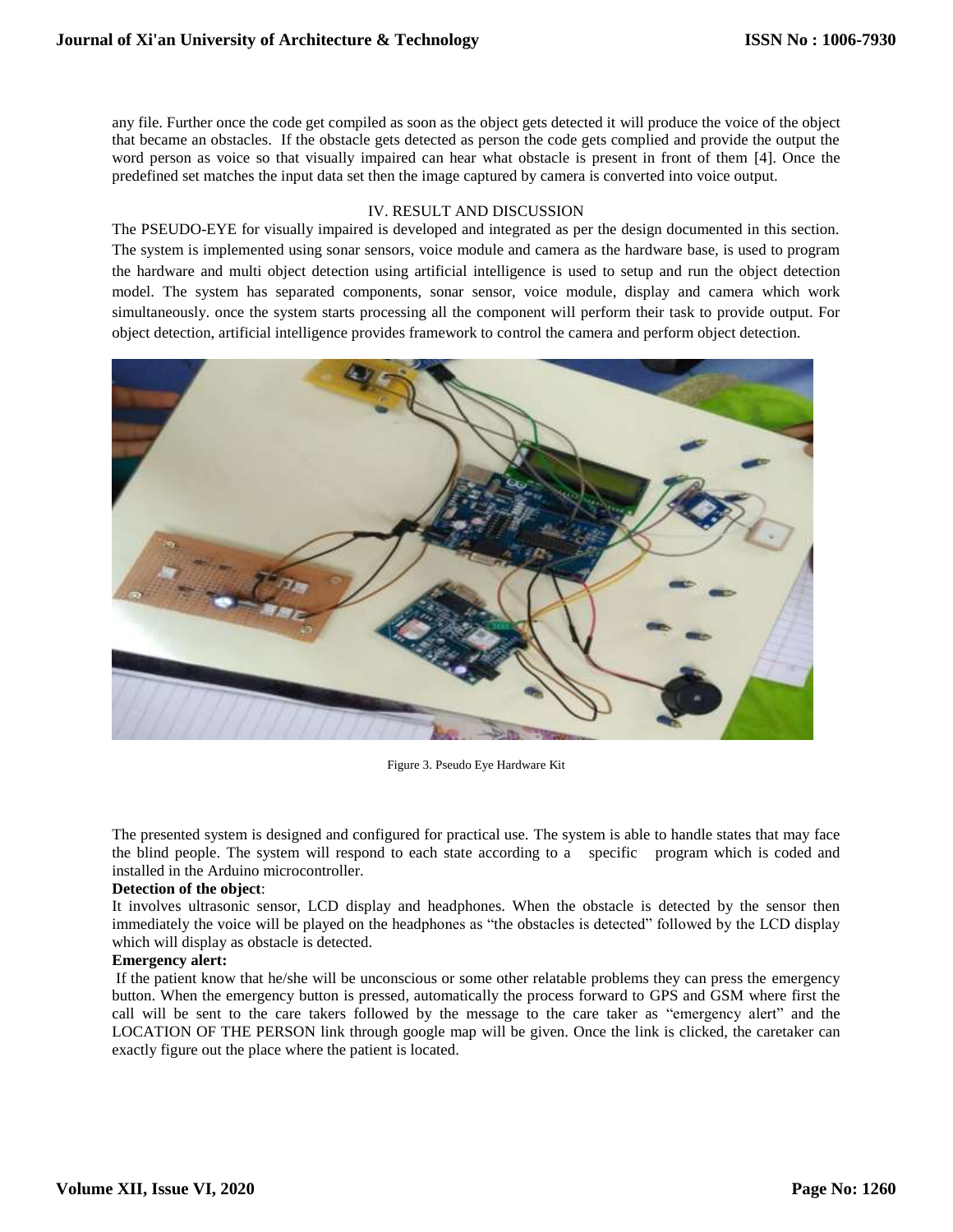

Figure 4. GPS location tracking and GSM message to care taker.

## **Detect what the object is: (using AI)**

The camera will capture the object using AI. Basically whenever machine process raw visual input- such as jpeg or camera feed it is using the computer vision to understand what it is seeing. It is easiest to think the computer vision is the part of the human brain that information. Object detection is used by a number of pre-collected object datasets such as google open images that are readily available along with the pre trained model for the identifying only fix site of items.

To train the dataset we used google collab by the following steps of progress as preparing the dataset, installing imageAI and dependencies, initiate the detection, evaluate the models, detect the object in the image.

| 逗          | $+ 7$ ode $+ 7$ ext                                                                                            |  |  |  |                                                                                     |  |  | $\overline{\phantom{a}}$ $\overline{\phantom{a}}$ $\overline{\phantom{a}}$ $\overline{\phantom{a}}$ $\overline{\phantom{a}}$ |  |  |  |
|------------|----------------------------------------------------------------------------------------------------------------|--|--|--|-------------------------------------------------------------------------------------|--|--|------------------------------------------------------------------------------------------------------------------------------|--|--|--|
|            |                                                                                                                |  |  |  |                                                                                     |  |  | $        -$                                                                                                                  |  |  |  |
| $\bigcirc$ | \pip3 install imageai --upgrade                                                                                |  |  |  |                                                                                     |  |  |                                                                                                                              |  |  |  |
|            | D Collecting imageai<br>Downloading https://files.pythonhosted.org/packages/09/99/4023e191a34<br>184kB 4.0MB/s |  |  |  |                                                                                     |  |  |                                                                                                                              |  |  |  |
|            |                                                                                                                |  |  |  |                                                                                     |  |  |                                                                                                                              |  |  |  |
|            | Requirement already satisfied,                                                                                 |  |  |  | skipping upgrade: h5py in /usr/local/lif                                            |  |  |                                                                                                                              |  |  |  |
|            | Requirement already satisfied,                                                                                 |  |  |  | skipping upgrade: matplotlib in /usr/loo                                            |  |  |                                                                                                                              |  |  |  |
| ö          | Requirement already satisfied,<br>Requirement already satisfied,                                               |  |  |  | skipping upgrade: numpy in /usr/local/l.<br>skipping upgrade: scipy in /usr/local/l |  |  |                                                                                                                              |  |  |  |

Figure 5. Code complied in Google colaboratory.